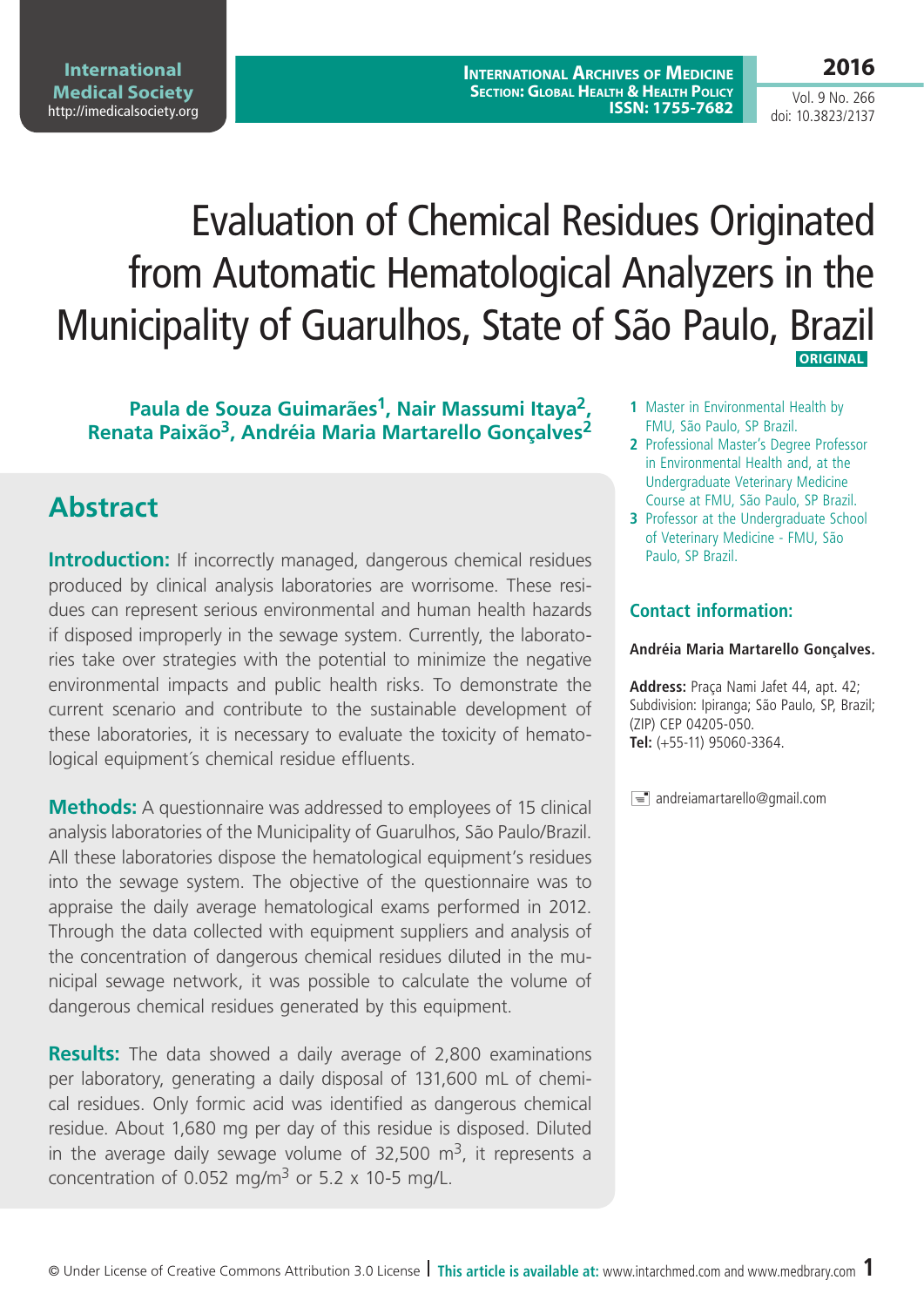**International Archives of Medicine Section: Global Health & Health Policy ISSN: 1755-7682**

**2016** Vol. 9 No. 266

doi: 10.3823/2137

**Conclusion:** Despite the large volume of chemical residues generated by hematological analyzers and disposed into the sewage system of Guarulhos, the data indicates low toxicity concentration in the sewage system. Therefore, there is no evidence of enough toxic residues to be responsible for creating environmental risks.

#### **Keywords**

Health Services Residues; Dangerous Residues; Formic Acid; Environmental Health.

## **Introduction**

After industrial revolution, society's new consumption patterns caused a continuous increase of residues production, reaching levels beyond nature's capacity to decompose. Furthermore, there is an increasing product diversity, made of materials difficult to be degraded and with greater toxicity. In this scenario, municipalities have difficulty to implement and manage their solid wastes and fulfill all requirements for the environmental licensing process, making the final disposal of these residues even tougher [1].

According to Conselho Nacional do Meio Ambiente: CONAMA: *National Environmental Council*, if inappropriately managed, solid residues are a threat to the public health and worsen the environmental degradation, compromising the life quality of the population [2].

Aiming at a proper management, ABNT 10004/04 Technical Standard *ABNT: Brazilian Association for Technical Standards]* [3] and Politica Nacional dos Residuos Sólidos PNRS: *National Solid Waste Policy*, Law No. 12305/2010 [4] classify solid wastes by their function and origin: domestic, urban cleaning, commercial establishments, service providers, industries, health care, public sanitation services, agro-forestry & animal husbandry activities, among others. As for the solid wastes hazard assessment, the waste is classified as dangerous residue (Class I) and non-dangerous residue (Class II) [3, 4]. The dangerous residues present one of the following characteristics: flammable, corrosive, reactive, toxic or pathogenic.

As for Health Service Residues: RSS: *Resíduos de Serviços de Saude,* although they only represent 1% of the produced solid waste, several authors widely discuss about the real size, risk level and how to handle these residues. This concern is based on the RSS´s infecting potential. There is great risk for disease transmission by inadequate handling [5] these type of residues and their toxicity can cause negative environmental impacts and public health risks [5, 6], if they are incorrectly discarded.

According to the Collegiate Directory Resolution RDC*: Resolução de Diretoria Colegiada,* 306/04 of the National Health Surveillance Agency, ANVISA*: Agência Nacional de Vigilância Sanitária* [7], the companies generating health service residues RSS include all those engaged in the area of human and animal health. This definition comprises health products analytical laboratories, educational and research establishments in the health industry; pharmaceutical product distributors, importers, material manufacturers and controllers for *in vitro* diagnostics, mobile healthcare units; among others [4, 7].

In accordance to RDC ANVISA 306/04 [7] and CONAMA Resolution 358/05 [2], the RSSs are classified by their characteristics and potential risks to environment and health. This paper evaluates the handling and final disposal of RSS. The characteristics of each group, as well as their subdivisions, are described in **Table 1** and **2** [2, 7].

Despite the clear need to handle RSS residues, only producers of large volume of residues are monitored by competent government agencies. Small volume generators, like laboratories for physical,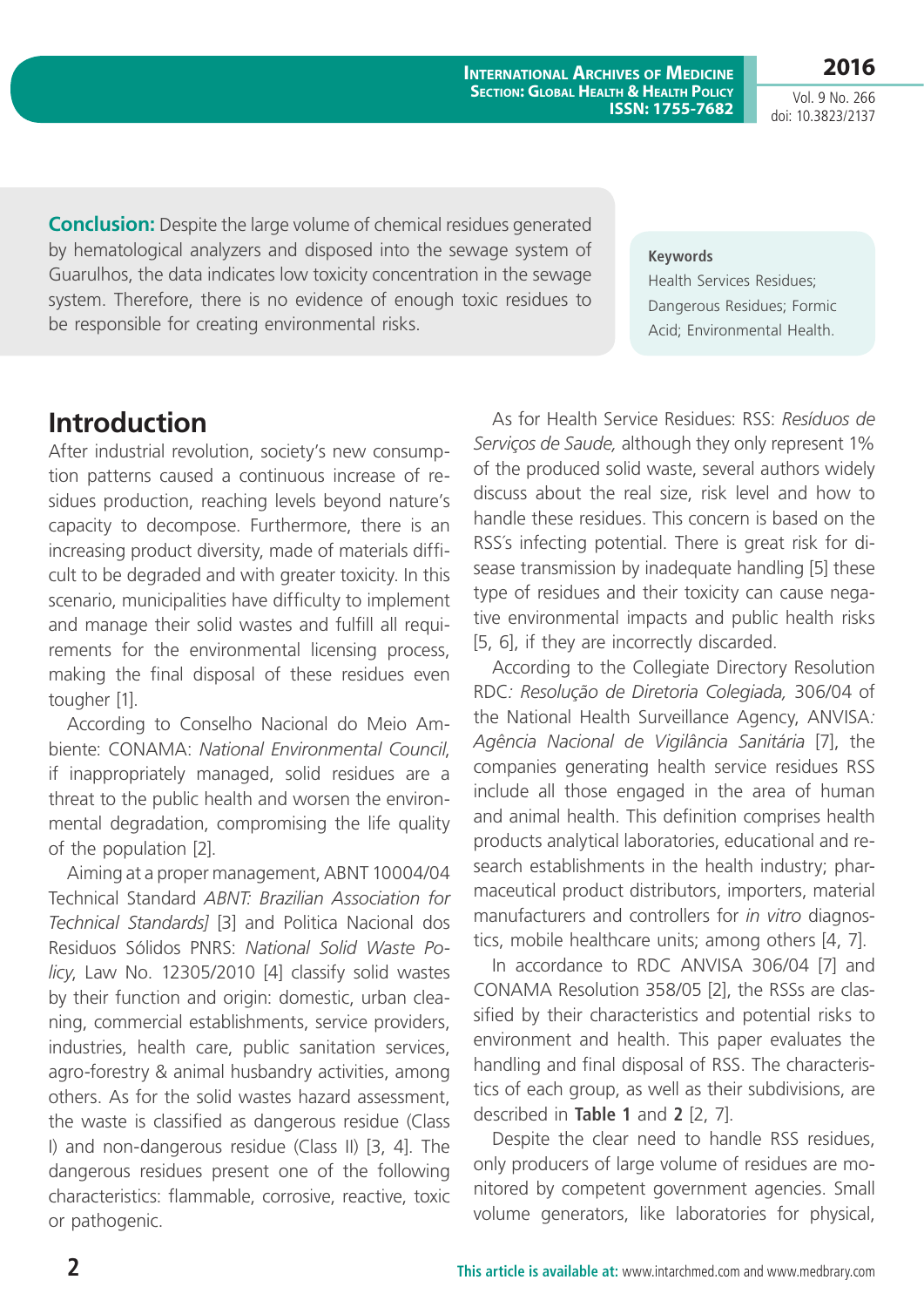Vol. 9 No. 266 doi: 10.3823/2137

|  |  |  |  |  |  |  |  |  |  | Table 1. Health Services Residues Classification and Treatment, based on their characteristics. |
|--|--|--|--|--|--|--|--|--|--|-------------------------------------------------------------------------------------------------|
|--|--|--|--|--|--|--|--|--|--|-------------------------------------------------------------------------------------------------|

| <b>Classification</b>           | <b>Characteristics</b>                                                                                                                                                                                                                                                                                                                                                    | <b>Treatment</b>                                                |  |
|---------------------------------|---------------------------------------------------------------------------------------------------------------------------------------------------------------------------------------------------------------------------------------------------------------------------------------------------------------------------------------------------------------------------|-----------------------------------------------------------------|--|
| Group A                         | Residues posing potential public health risks & environmental                                                                                                                                                                                                                                                                                                             | Microwave, incineration                                         |  |
| Infectants                      | hazards due to the presence of biological agents                                                                                                                                                                                                                                                                                                                          |                                                                 |  |
| Group B                         | Residues posing potential public health risks & environmental                                                                                                                                                                                                                                                                                                             | Recycling, incineration,                                        |  |
| Chemicals                       | hazards due to their chemical characteristics                                                                                                                                                                                                                                                                                                                             | specific disposal                                               |  |
| Group C                         | Radioactive rejects: fit into this group the radioactive materials<br>or the contaminated with radionucleotides from clinical analysis                                                                                                                                                                                                                                    | As per CNEN guidance.<br>CNEN: Nat'l. Nuclear Energy<br>Council |  |
| Radioactive                     | labs, nuclear medicine services and, radiotherapy                                                                                                                                                                                                                                                                                                                         |                                                                 |  |
| Group D                         | Harmless residues to public health and to the environment in                                                                                                                                                                                                                                                                                                              | Composting or sewers.                                           |  |
| Regular/Unsorted                | regards to biological, chemical or radiological risks                                                                                                                                                                                                                                                                                                                     |                                                                 |  |
| Group E                         | Residues containing perforating/cutting/sharp materials like                                                                                                                                                                                                                                                                                                              | Bacterial inactivation as per                                   |  |
| Perforating/Cutting &<br>Sharps | needles, glass vials/ampoules, etc.                                                                                                                                                                                                                                                                                                                                       | Group A                                                         |  |
|                                 | $\lambda$ but $\lambda$ is $\lambda$ is $\lambda$ is $\lambda$ is $\lambda$ is $\lambda$ is $\lambda$ is $\lambda$ is $\lambda$ is $\lambda$ is $\lambda$ is $\lambda$ is $\lambda$ is $\lambda$ is $\lambda$ is $\lambda$ is $\lambda$ is $\lambda$ is $\lambda$ is $\lambda$ is $\lambda$ is $\lambda$ is $\lambda$ is $\lambda$ is $\lambda$ is $\lambda$ is $\lambda$ |                                                                 |  |

#### **Source:** Adapted from ANVISA-RDC 306/04 [7], CONAMA Resolution: 358/05 [2].

### **Table 2.** Residues classified in Group B, as per CONAMA Resolution 358/05.

### **Residues in Group B**

Hormonal products and antimicrobial products; cytostatics; antineoplastic; immunosuppressives; digitalis; immunomodulators; antiretroviral, if discarded by health services, pharmacies, drugstores and distributors of drugs or seized and pharmaceutical waste and supplies of prescription drugs by Order Ministry of Health (MOH) 344/98 and its updates.

Residues from sanitizing products, disinfectants; residues containing heavy metals; lab reactants and, their contaminated containers included,

Effluents from image processing (developing and fixing agents)

Effluents from automatic clinical analysis equipment

Other products considered dangerous, according to ABNT: NBR 10004 (toxic, corrosive, flammable, reactive)

**Source:** Adapted from CONAMA Resolution 358/05 [2].

chemical and biological analysis are not inspected on how they discard their chemical residues. However, although these laboratories are responsible for a small part of the residue disposed, they produce high-risk residues, demanding special and expensive final destination to comply with environmental regulation [8].

According to current legislation and technical standards, the ANVISA RDC 306/04 and the CONAMA 358/05 Resolution determine the process to manage RSS and classify the effluents from automatic equipment as high-risk chemical residues [2, 7, 9]. This definition is further supported by the technical standard of the São Paulo State Environmental Protection Agency, CETESB: *Companhia Ambiental do Estado de São Paulo,* P4.262 [10]

The management of Dangerous Chemical Residues, RQP: *Resíduos Químicos Perigosos,* generated from the RSS should be prioritized by municipalities, once they are a major source of serious problems to workers and public health [11]. The majority of the professionals at clinical analysis laboratories accept the responsibility for the residues. Nevertheless, they assume that they do not know the proper way to handle these residues. Many of them dispose their diluted residues with their wastewater, which is directly discharged into the sewage system network [1].

According to CONAMA's Resolution 430/11, art.16, §3, which prescribes sanitary standards, effluents coming from health services may be discharged into a system connected to a wastewater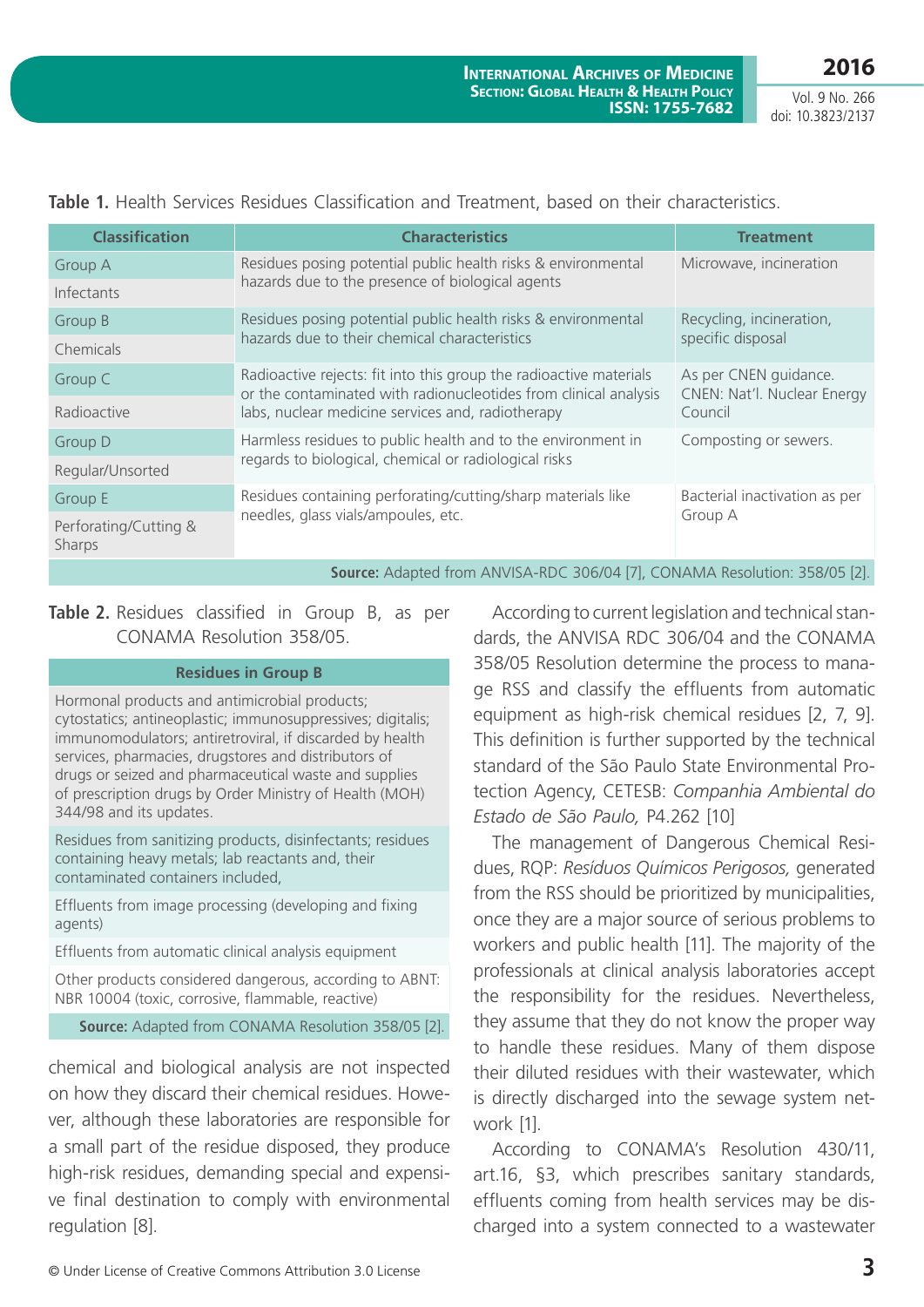Vol. 9 No. 266 doi: 10.3823/2137

**2016**

treatment station or, after a special treatment, directly into the wastewater system. In these cases, CONAMA's Resolution art. 23 regulates that the local environmental agency must request effluents' ecotoxicity tests for the wastewater treatment systems [12].

In this scenario, there is a need to evaluate the toxicity of the hematologic chemical residues discarded into the sewage system. The evaluation can contribute to demonstrate the current situation. Additionally, it serves as input to the development and standardization of technologies, which contributes to minimize the environmental impact generated by the clinical analysis laboratories.

The study performed was descriptive and exploratory, with a quantitative and qualitative approach. The main goal was to assess the characteristics and properties of the chemical residues generated by automatic hematological analyzers.

## **Methods**

The authors designed a survey and submitted it to the 15 clinical analysis laboratories in the Municipality of Guarulhos - State of São Paulo (Brazil). Guarulhos has the  $13<sup>th</sup>$  greatest population in Brazil, with 1,2MM inhabitants, and is de 13<sup>th</sup> greatest economy in Brazil, among all Brazilian municipalities. All 15 laboratories responded to the survey. The totality of them discharge their chemical residues in the municipal sewage network. The labs not surveyed in the Municipality are only operating as collecting units, forwarding their samples to be processed in other municipalities, in the same State. The name confidentiality was assured at all surveyed establishments.

Through a questionnaire submitted to the responsible employees of each one of the surveyed laboratories it was possible to calculate: (1) the daily average number of hematological exams performed in 2012; (2) the hematologic reagents used in the automated hematologic analyzers and their concentration; and (3) the quantity of chemical residues for each blood test, (informed by the suppliers of hematological reagents).

The daily average concentration of toxic residues originated from the hematological analysis equipment and discarded into the sewage system was calculated by dividing the daily average volume of total toxic residues discarded into the Guarulhos sewage system by the daily sewage volume collected in 2012.

### **Results**

In 2012, the 15 laboratories together performed an average of 2,800 hemograms per day **(Table 3)**. Based on the information given by the blood tests

Table 3. Year 2012 twelve months period daily average from clinical analysis laboratories.

|            | Daily average number of clinical analysis |      |      |      |      |      |      |      |      |      | <b>Daily</b> |      |                |
|------------|-------------------------------------------|------|------|------|------|------|------|------|------|------|--------------|------|----------------|
| Laboratory | lan                                       | feb  | mar  | apr  | may  | lun  | [U   | aug  | sep  | oct  | nov          | dec  | <b>Average</b> |
|            | 4095                                      | 4059 | 4170 | 4107 | 4158 | 4129 | 4200 | 4191 | 4138 | 4149 | 4158         | 4158 | 4143           |
|            | 3689                                      | 3655 | 3646 | 3645 | 3666 | 3641 | 3645 | 3666 | 3695 | 3702 | 3646         | 3684 | 3665           |
| 3          | 2445                                      | 2448 | 2458 | 2467 | 2454 | 2435 | 2467 | 2397 | 2469 | 2485 | 2477         | 2458 | 2455           |
| 4          | 3299                                      | 3224 | 3313 | 3328 | 3267 | 3279 | 3223 | 3335 | 3345 | 3358 | 3324         | 3329 | 3302           |
| 5          | 2867                                      | 2966 | 2987 | 2985 | 2990 | 2984 | 2979 | 2593 | 2639 | 2667 | 2649         | 2654 | 2830           |
| 6          | 2595                                      | 2515 | 2640 | 2680 | 2676 | 2698 | 2679 | 2626 | 2934 | 2860 | 2889         | 2896 | 2724           |
|            | 2520                                      | 2490 | 2556 | 2534 | 2532 | 2558 | 2567 | 2535 | 2589 | 2609 | 2645         | 2569 | 2559           |
| 8          | 2770                                      | 2758 | 2896 | 2908 | 2979 | 2996 | 2992 | 2996 | 2978 | 2978 | 2977         | 2986 | 2935           |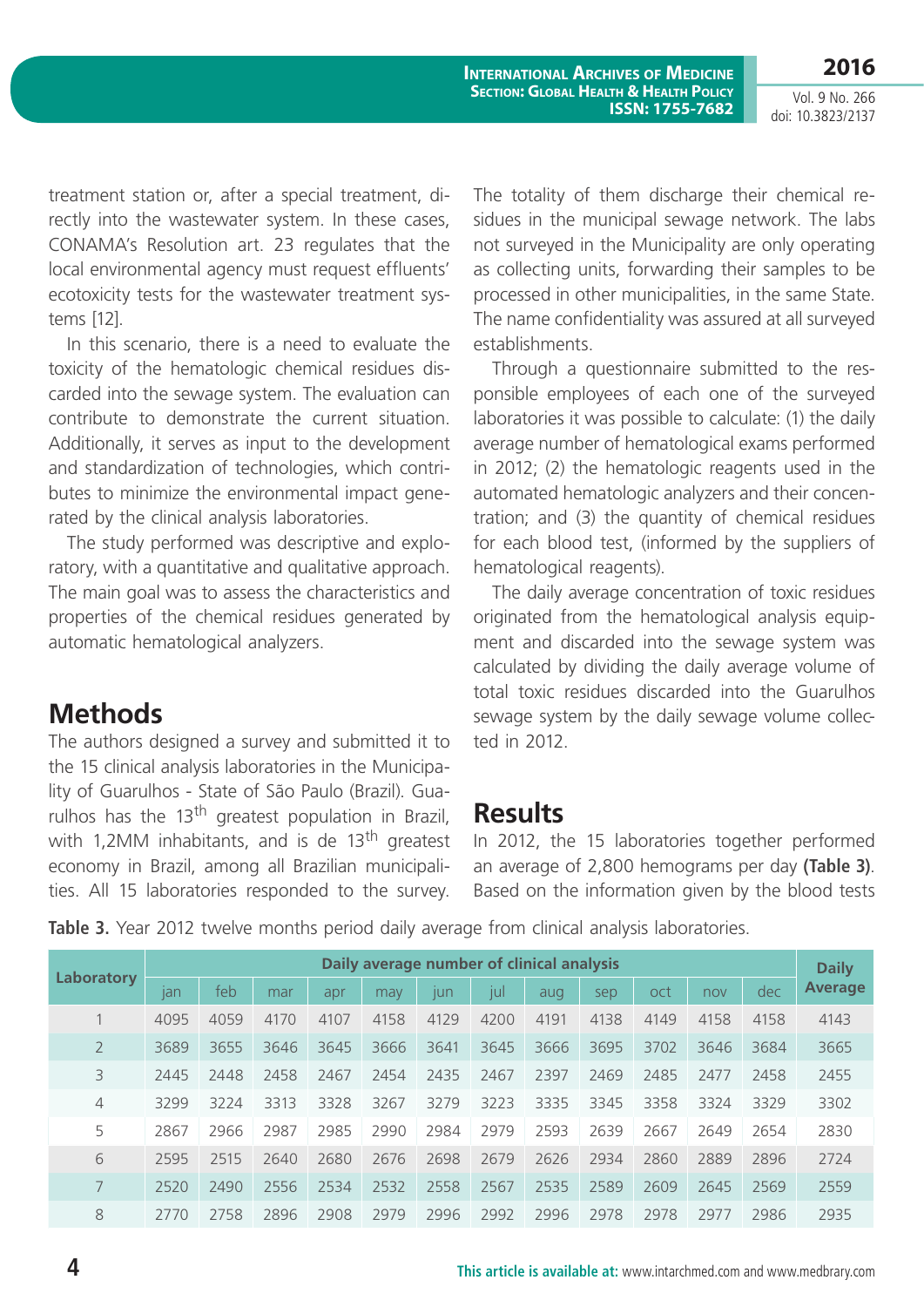**2016**

**International Archives of Medicine Section: Global Health & Health Policy ISSN: 1755-7682**

Vol. 9 No. 266 doi: 10.3823/2137

|               | Daily average number of clinical analysis |      |      |      |      |      |            |      |      |      | <b>Daily</b> |      |                |
|---------------|-------------------------------------------|------|------|------|------|------|------------|------|------|------|--------------|------|----------------|
| Laboratory    | $\mathsf{I}$ an                           | feb  | mar  | apr  | may  | lun  | <b>JUI</b> | aug  | sep  | oct  | nov          | dec  | <b>Average</b> |
| 9             | 2906                                      | 2907 | 2998 | 2996 | 2982 | 3016 | 3094       | 3026 | 3017 | 3013 | 3006         | 3005 | 2997           |
| 10            | 2964                                      | 2947 | 2995 | 2996 | 2969 | 2986 | 2989       | 2978 | 2945 | 2976 | 2956         | 2399 | 2925           |
| 11            | 1482                                      | 1974 | 1976 | 1569 | 1985 | 1493 | 2090       | 2083 | 2068 | 1488 | 2077         | 2067 | 1863           |
| 12            | 1453                                      | 1489 | 1499 | 1498 | 1491 | 1508 | 1547       | 1513 | 1508 | 1516 | 1509         | 1505 | 1503           |
| 13            | 2906                                      | 2977 | 2998 | 2996 | 2982 | 3016 | 3094       | 3026 | 3010 | 2976 | 3006         | 3005 | 2999           |
| 14            | 2975                                      | 2980 | 3115 | 3190 | 3167 | 3286 | 3179       | 3181 | 3203 | 3199 | 3199         | 3192 | 3156           |
| 15            | 1852                                      | 1875 | 1988 | 2002 | 1989 | 1896 | 1957       | 1899 | 1968 | 1993 | 1968         | 1959 | 1946           |
| Daily average |                                           |      |      |      |      |      |            |      | 2800 |      |              |      |                |

reagent suppliers, **Table 4** describes the substances in the reagents used to process the exams. Moreover, **Table 4** presents the concentration of the

Table 4. Hematological reagent quantity per analysis.

| <b>Reagent</b>                                      | Substance in                    | Concentration* | <b>Quantity per</b><br>Analysis* |  |  |
|-----------------------------------------------------|---------------------------------|----------------|----------------------------------|--|--|
|                                                     | Reagent*                        | g/L            | mL                               |  |  |
| A                                                   | Sodium Sulfate                  | 15.0           | 45.0                             |  |  |
|                                                     | Sodium Chloride                 | 10.0           |                                  |  |  |
|                                                     | Ammonia Salts                   | 40.0           | 1.0                              |  |  |
| B                                                   | Sodium Sulfate                  | 20.0           |                                  |  |  |
| $\subset$                                           | Formic Acid                     | 1.2            | 0.5                              |  |  |
|                                                     | Calcium Carbonate               | 6.0            |                                  |  |  |
|                                                     | Sodium Chloride                 | 14.5           | 0.2                              |  |  |
|                                                     | Sodium Sulfate                  |                |                                  |  |  |
|                                                     | Blood & EDTA -                  | 0.3            |                                  |  |  |
| Sample                                              | Total residues per analysis     | 47             |                                  |  |  |
|                                                     | Total residues in 2800 analysis | 131,600        |                                  |  |  |
| *: data informed by hematological reagents supplier |                                 |                |                                  |  |  |

substances and the chemical residues per exam. The totality of the chemical residues produced by the automatic hematologic equipment was discarded into Guarulho´s sewage system.

According to the safety data sheet of the reagents, none of them contains dangerous components, exception made to reagent C, which contains formic acid **(Table 4)**.

In this study, with a daily average of 2,800 blood exams made at the clinical analysis laboratories, the authors quantified the volume of residues discarded in the sewage system. Formic acid **(Table 5)** is the sole dangerous residue discarded.

The formic acid was diluted in the total volume of sewage collected in the municipality along 2012, which was 11,710,000  $\text{m}^3$ /year, with a daily average of 32,082  $m^3$  [16]. The average daily formic acid concentration in the sewers was 0.052 mg/m3 or 5.2 x 10-5 mg/L **(Table 6)**.

**Table 5.** Daily quantity of formic acid disposed into the sewer system.

| <b>Toxic Reagent</b> | Volume per<br>hemogram* | <b>Total number</b><br><b>hemograms</b> | Total volume of<br>disposed residues | <b>Concentration of</b><br>formic acid/L* | <b>Disposed Volume of</b><br>formic acid |  |  |
|----------------------|-------------------------|-----------------------------------------|--------------------------------------|-------------------------------------------|------------------------------------------|--|--|
| Formic Acid          | $0.5$ mL                | 2,800                                   | $1,400$ mL/day                       | $1.2$ a/L                                 | $1.68$ g/day                             |  |  |
|                      |                         |                                         |                                      |                                           | *: data informed by supplier             |  |  |

**Table 6.** Daily quantity of formic acid disposed into the sewer system.

| <b>Formic acid quantity</b> | Sewer system daily volume | <b>Toxic residue dilutionin the sewers</b> |
|-----------------------------|---------------------------|--------------------------------------------|
| 1,680 mg/day                | $32.082 \text{ m}^3$      | $0.052 \,\mathrm{mg/m^3}$                  |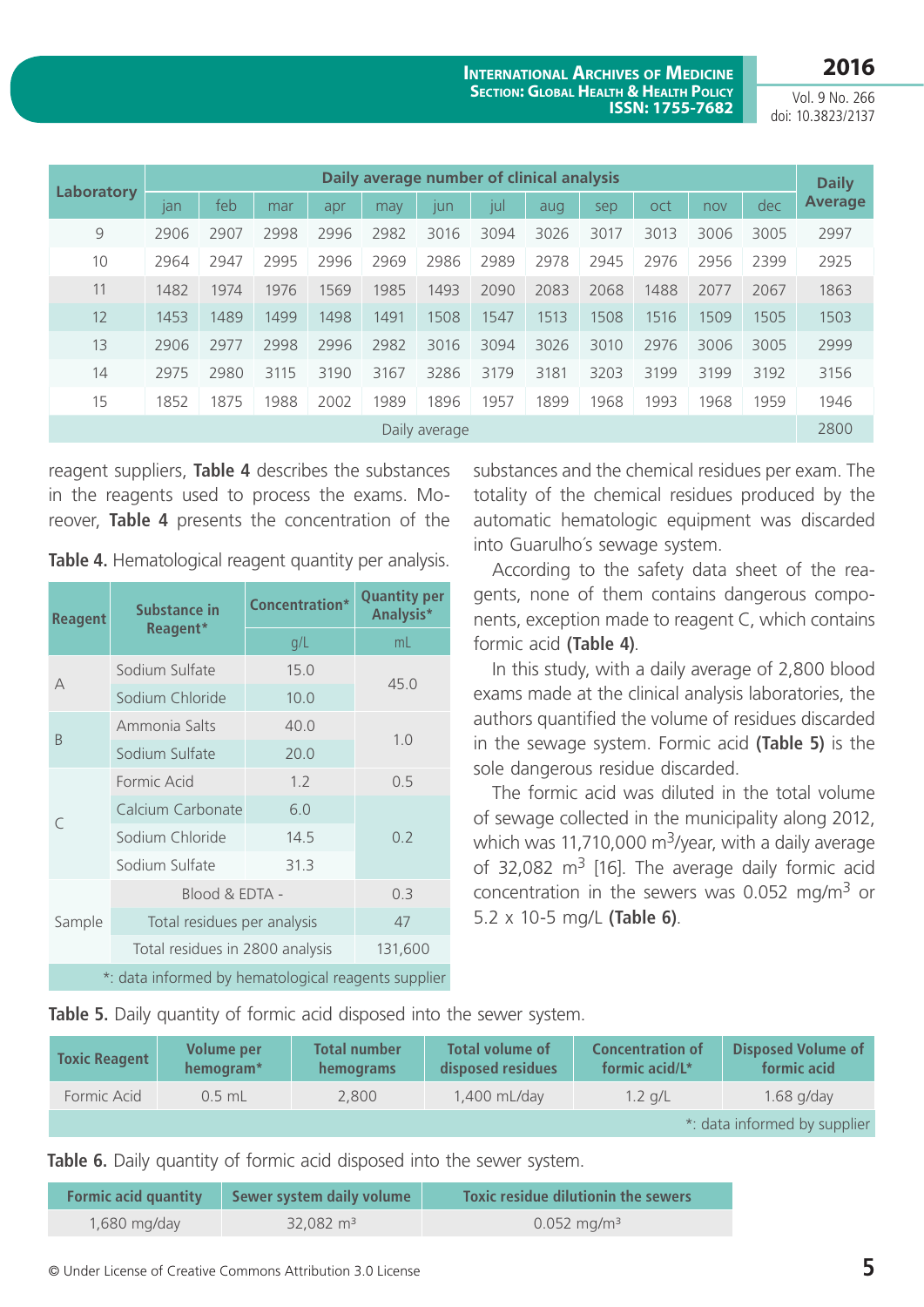**International Archives of Medicine Section: Global Health & Health Policy ISSN: 1755-7682**

Vol. 9 No. 266 doi: 10.3823/2137

**2016**

# **Discussions**

The only dangerous chemical residue found was formic acid. It is a corrosive substance, with a strong odour and generates dangerous vapors. If the vapour is inhaled, it causes problems in the respiratory tract, eye and skin irritation. If formic acid is ingested, it causes severe and painful ulcers in the digestive tract and nausea. Extended exposure to it can cause liver and/or the kidney damage [13, 14].

Furthermore, if found in high concentration, formic acid can cause severe environmental risks. Because it is biodegradable, it can contaminate sewers, rivers, streams and other water bodies. Its ecotoxicity in aquatic organisms has a broad range of variations, depending on the species, time of exposure and habitat. For instance, in fishes*,* the disturbing level for the *Truta Iridea* is 1mg/L in 24hrs and for the *Lepomis macrochirus* is of 5.000mg/m³ in 24hrs in salt water and,  $175.000$  mg/m<sup>3</sup> in 24 hrs in continental waters. In crustaceans, the disturbing level for the *Daphnia sp* is 120.000 mg/m³, with non-specified exposure time and for the algae *Scenedesmus sp* is 100.000 mg/m³, without specified exposure time [15].

For humans, the American Occupation Safety and Health Administration (OSHA) determined the exposure limit to the formic acid at 9 mg/m<sup>3</sup> for an average period of 8 hours [14]. At CETESB, the environmental agency of São Paulo State, the ecotoxicological information referring to humans is not available [15].

However, formic acid is only dangerous if found in high concentration. The calculated concentration of formic acid disposed in Guarulho´s sewage system by automatic hematological equipment was 0.052 mg/m<sup>3</sup>. Based on the ecotoxicology criteria established by CETESB and in accordance with the CONAMA Resolution 430/11At, the concentration of chemical residues produced by the automatic hematologic equipment has no potential to cause toxic effects to the aquatic environment. The ecotoxicology criteria is based on the results of ecotoxicological tests, with a minimum of two different trophic levels of aquatic organisms [12]. Therefore, the residues disposed in Guarulhos´ sewage system is not considered a risk to the environment.

# **Conclusion**

This paper presents an assessment in all 15 clinical analysis laboratories of the Municipality of Guarulhos that dispose chemical residues into the sewage system. The authors surveyed the laboratories to verify the concentration of residues disposed and the toxicity of these residues. All the 15 laboratories responded to the survey. The authors found that formic acid generated in the hematologic exams of the hematologic analyzers is the only substance able to cause environmental damage and, consequently, to public health. However, the concentration of this dangerous chemical residue detected in the municipal sewer system was of 0.052 mg/m<sup>3</sup>. This volume does not cause chemical toxicity risk and/or aggression to the environment.

Nevertheless, because the effluent of an automatic equipment is a Health Service Residues, which is considered a dangerous chemical residue, it is necessary to adequately manage the residues coming from clinical analysis laboratories. Additionally, this fact highlights the importance for additional specific studies in this area.

# **References**

- **1.** Reynaldo EMFL, Janissek PR, Vasconcelos EC. Resíduos químicos produzidos em equipamentos de análises hematológicas: conhecimento e práticas nos laboratórios. J Bras Patol Med Laborat. 2012; 48(1):15-20. ["Chemical residues produced in hematological analysis equipment: knowledge and laboratory practice"].
- **2.** Brazil. Environmental Secretary (Ministry). National Environmental Council. CONAMA Resolution No. 358, of April 29, 2005. Treatment and final disposal of health care service residues and other provisions; Federal Gazette; Executive Branch, Brasilia, DF May 4th,2005. Section 1:63-5.